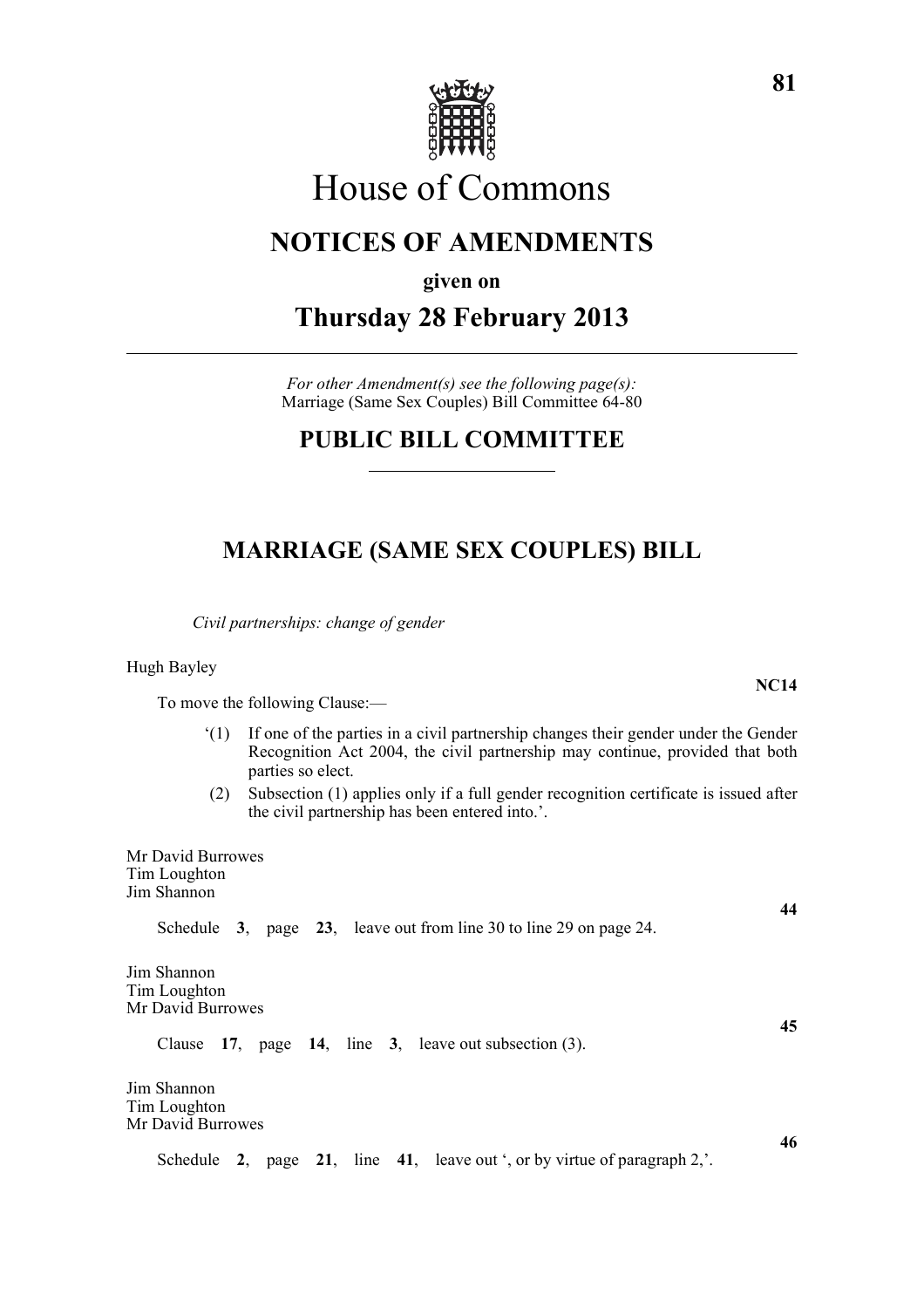| <b>Marriage (Same Sex Couples) Bill, continued</b> |  |  |  |  |  |
|----------------------------------------------------|--|--|--|--|--|
|----------------------------------------------------|--|--|--|--|--|

| Jim Shannon<br>Tim Loughton<br>Mr David Burrowes                                                                                                                                                                                                                                                                                                                                                                                                                                                                                                                                                 |
|--------------------------------------------------------------------------------------------------------------------------------------------------------------------------------------------------------------------------------------------------------------------------------------------------------------------------------------------------------------------------------------------------------------------------------------------------------------------------------------------------------------------------------------------------------------------------------------------------|
| 47<br>Schedule 2, page 21, line 42, leave out 'or $2(2)$ '.                                                                                                                                                                                                                                                                                                                                                                                                                                                                                                                                      |
| Jim Shannon<br>Tim Loughton<br>Mr David Burrowes<br>48                                                                                                                                                                                                                                                                                                                                                                                                                                                                                                                                           |
| Schedule $2$ , page $22$ , line $28$ , leave out sub-sub-paragraph (b).                                                                                                                                                                                                                                                                                                                                                                                                                                                                                                                          |
| Mr David Burrowes<br>Tim Loughton<br>Jim Shannon                                                                                                                                                                                                                                                                                                                                                                                                                                                                                                                                                 |
| 49<br>Clause 9, page 9, line 5, at end insert-<br>Such a procedure must include a ceremony which reflects the requirements of<br>(1A)<br>Section $1(2)$ .                                                                                                                                                                                                                                                                                                                                                                                                                                        |
| Mr David Burrowes<br>Tim Loughton<br>Jim Shannon<br>50                                                                                                                                                                                                                                                                                                                                                                                                                                                                                                                                           |
| Clause $9$ , page $9$ , line $8$ , at end insert—<br>Such a procedure must include a ceremony which reflects the requirements of<br>(2A)<br>Section $1(2)$ .                                                                                                                                                                                                                                                                                                                                                                                                                                     |
| Mr David Burrowes<br>Tim Loughton<br>Jim Shannon                                                                                                                                                                                                                                                                                                                                                                                                                                                                                                                                                 |
| 51<br>4, page $5$ , line $21$ , at end insert—<br>Clause                                                                                                                                                                                                                                                                                                                                                                                                                                                                                                                                         |
| "recognised" means recognised according to the ordinary customs and<br>usage of the organisation. In the event of a dispute between the members<br>over which person or persons are recognised for the purpose of giving<br>consent for the purposes of this section, the Secretary of State shall<br>consult all members of the relevant religious organisation to determine<br>which person or persons are recognised. This shall include power to order<br>a ballot of members in which a quorum of 66 per cent. shall be required<br>and recognition shall be determined by a majority vote. |
| "members" means those whose names have appeared on a formal<br>membership roll kept by the relevant religious organisation for a period<br>of at least 12 months prior to written consent being given. If no such roll<br>is kept, then the members shall be deemed to be those who have attended<br>worship at the place of worship for a majority of services of worship<br>during the 12 months prior to written consent being given.'.                                                                                                                                                       |
| Mr David Burrowes<br>Tim Loughton<br>Jim Shannon<br>52                                                                                                                                                                                                                                                                                                                                                                                                                                                                                                                                           |

Clause **3**, page **4**, line **24**, leave out 'marriage' and insert 'union'.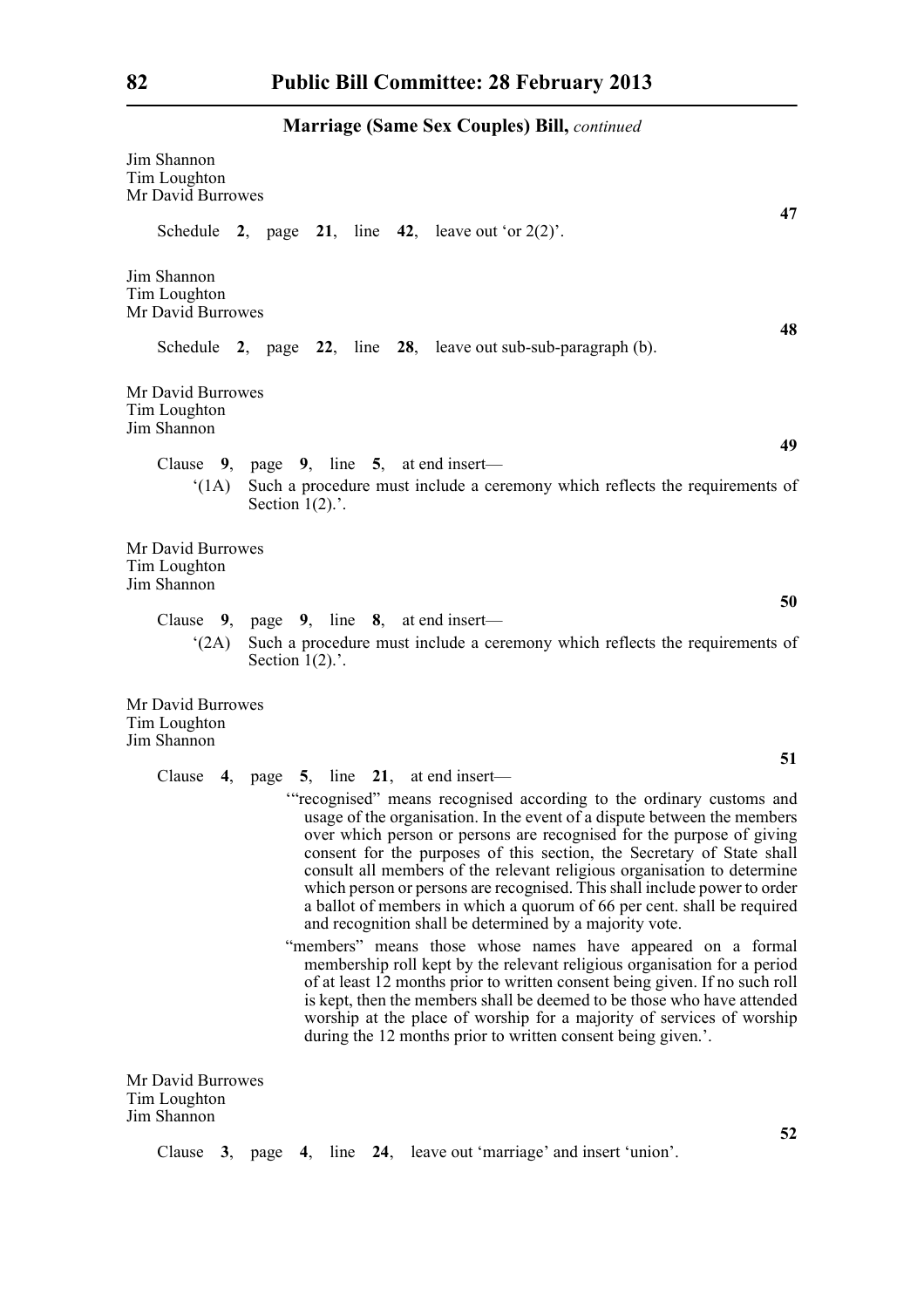### **Marriage (Same Sex Couples) Bill,** *continued*

| Mr David Burrowes<br>Tim Loughton<br>Jim Shannon<br>53                                                                                                                                                                                                                                                                                                 |
|--------------------------------------------------------------------------------------------------------------------------------------------------------------------------------------------------------------------------------------------------------------------------------------------------------------------------------------------------------|
| Clause 3, page 4, line 26, leave out 'marriage' and insert 'union'.                                                                                                                                                                                                                                                                                    |
| Mr David Burrowes<br>Tim Loughton<br>Jim Shannon<br>54                                                                                                                                                                                                                                                                                                 |
| Clause 3, page 4, line 41, leave out 'marriage' and insert 'union'.                                                                                                                                                                                                                                                                                    |
| Mr David Burrowes<br>Tim Loughton<br>Jim Shannon                                                                                                                                                                                                                                                                                                       |
| 55<br>Schedule 1, page 17, line 33, leave out paragraph 3.                                                                                                                                                                                                                                                                                             |
| Kate Green<br>Chris Bryant<br>56                                                                                                                                                                                                                                                                                                                       |
| Schedule 4, page $33$ , line 40, leave out paragraph 15 and insert—<br>(1) Schedule 9 of the Equality Act 2010 (work: exceptions) is amended as follows.<br>(2) Omit sub-paragraph $18(1)$ .                                                                                                                                                           |
| Sanctions against clergy (prohibition)                                                                                                                                                                                                                                                                                                                 |
| Tim Loughton<br>Mr David Burrowes<br>Jim Shannon<br>Sir Gerald Howarth<br>Kwasi Kwarteng                                                                                                                                                                                                                                                               |
| <b>NC15</b><br>To move the following Clause:-                                                                                                                                                                                                                                                                                                          |
| 'No sanction may be imposed upon or discrimination exercised against any<br>member of the clergy who refuses to conduct a same sex marriage who-<br>is employed as a member of the armed forces;<br>(a)<br>is employed as a chaplain in the National Health Service; or<br>(b)<br>is employed by any other state institution or organisation.'.<br>(c) |

*Withholding of funds*

Tim Loughton Mr David Burrowes Jim Shannon Sir Gerald Howarth Kwasi Kwarteng

To move the following Clause:—

**NC16**